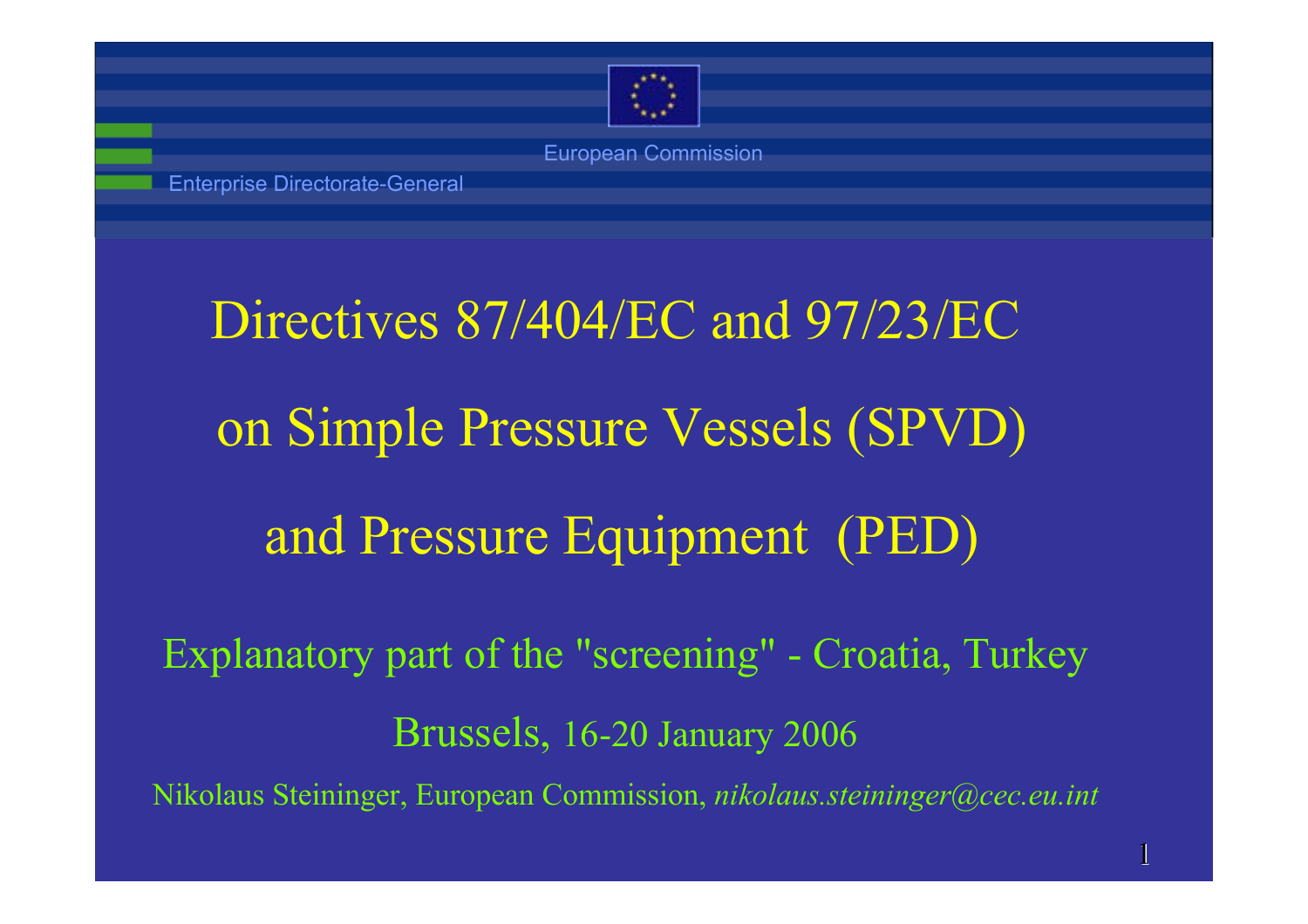

Enterprise Directorate-General

## SPVD & PED

**First Objective:** 

# Safety

of equipment

- placed on the market
- put into service\*



Boiler being removed from house where it landed from a factory a few hundred meters away. Cause - faulty safety valve (yield pressure of boiler about 55bar), Thanks to Philip Papard, HSE UK

ာ Operational aspects e.g. maintenance, repairs, in-service inspections are in national competence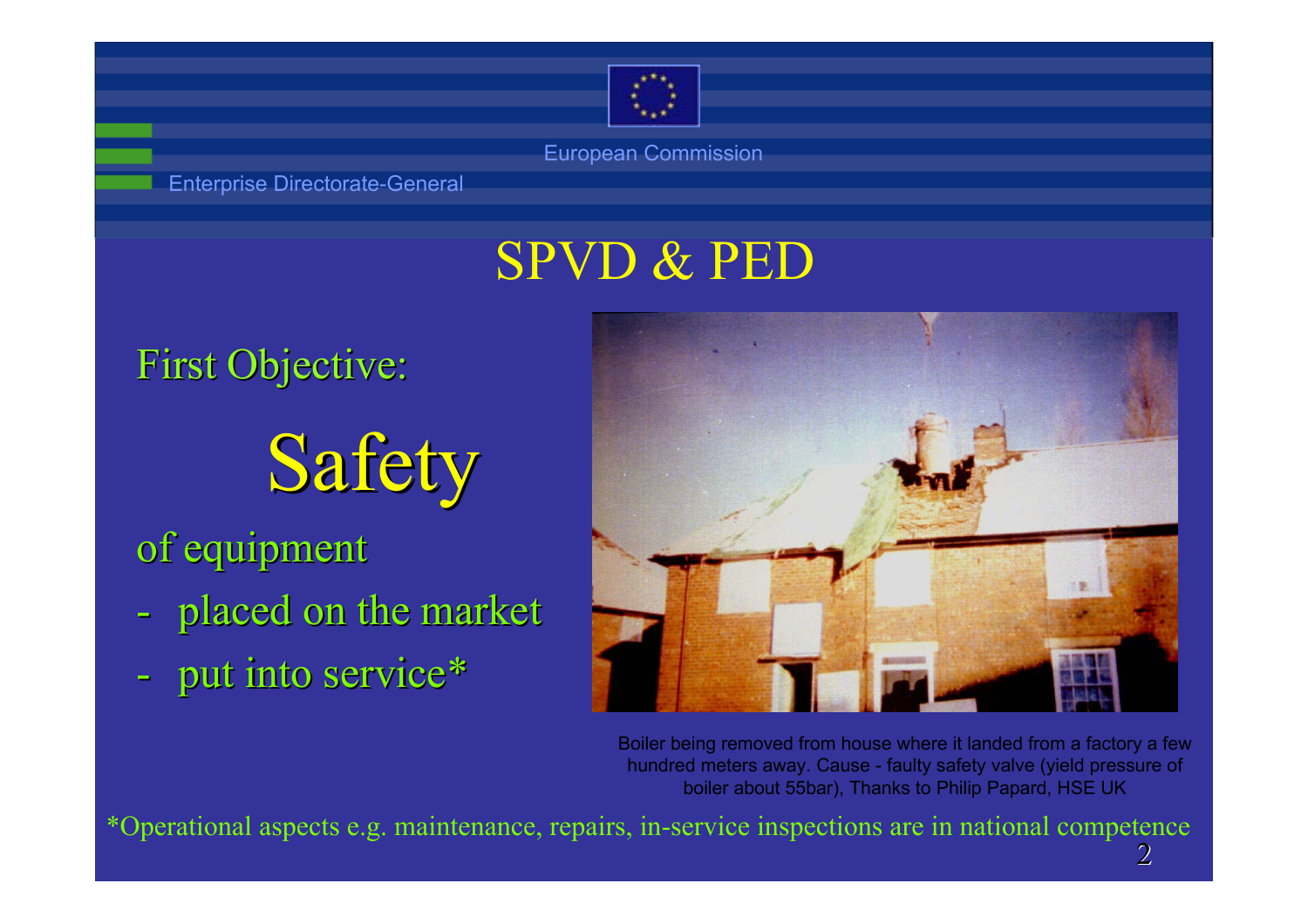

## SPVD & PED: suite

Ensures free movement within the EU of products, which fall within its scope and

- $\bullet$ which meet the essential safety requirements,
- $\bullet$ have completed Conformity Assessment
- •• bear the CE-mark and the manufacturer's EC Declaration of Conformity (for the PED)

### or

•are PED Art 3.3 (SEP) equipment.

 $\rightarrow$  "New Approach" SPVD & PED harmonise the previously fragmented European PE market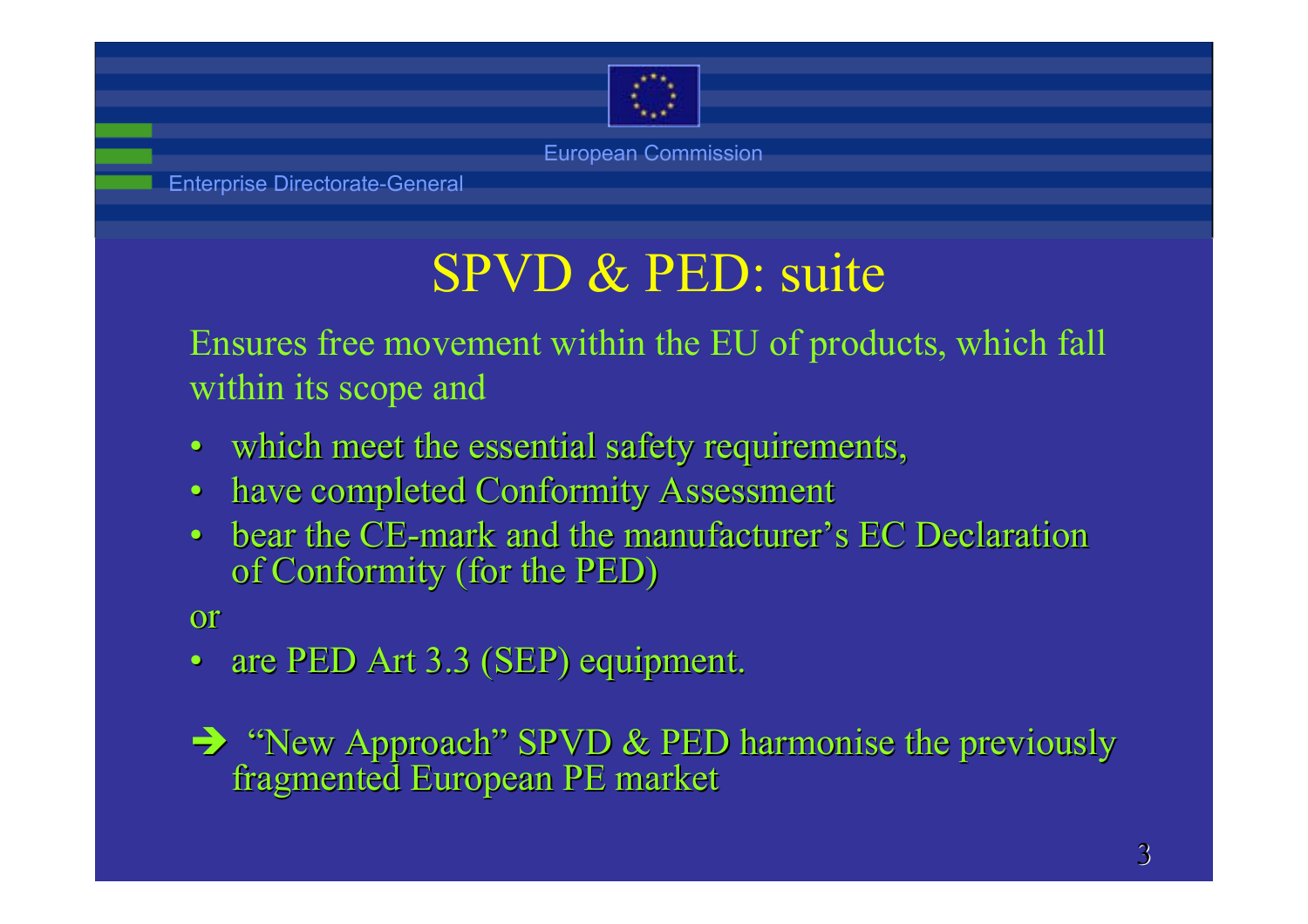

## PED: Scope

### Pressure equipment and Assemblies:

- design,
- manufacture,
- conformity assessment
- Limited to:
- pressure hazard
- pressure greater than 0.5 bar
- pressure equipment placed on the market OR put into service
- assemblies placed on the market AND put into service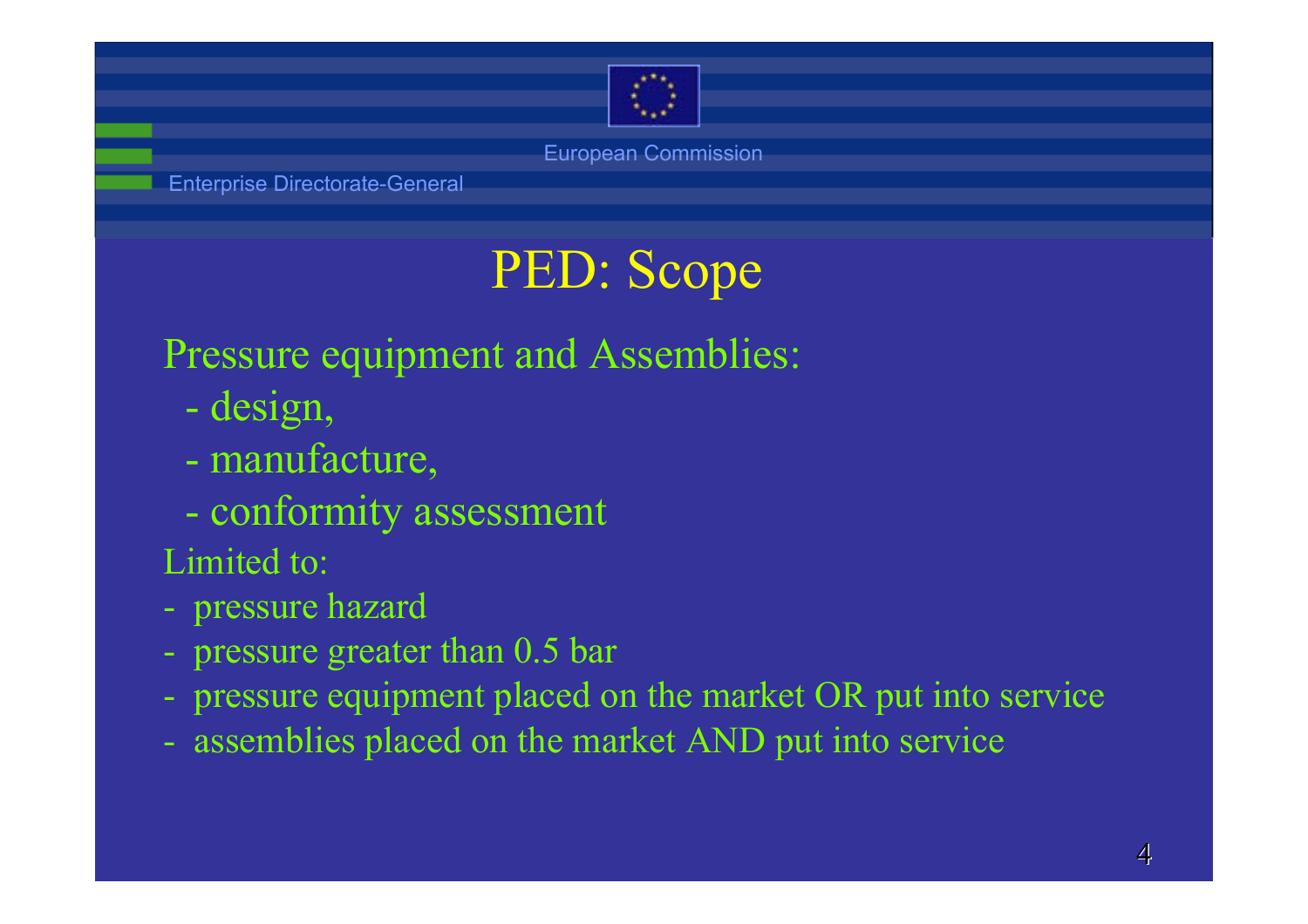

Enterprise Directorate-General

## PED: Definitions

1- Vessel housing for containment of pressurised fluids 2- Piping pipe or system of pipes mainly for transport of fluids - includes hoses, expansion joints, fittings 3- Safety accessory protection against exceeding allowable limits 4- Pressure accessory operational function e.g. valves, fittings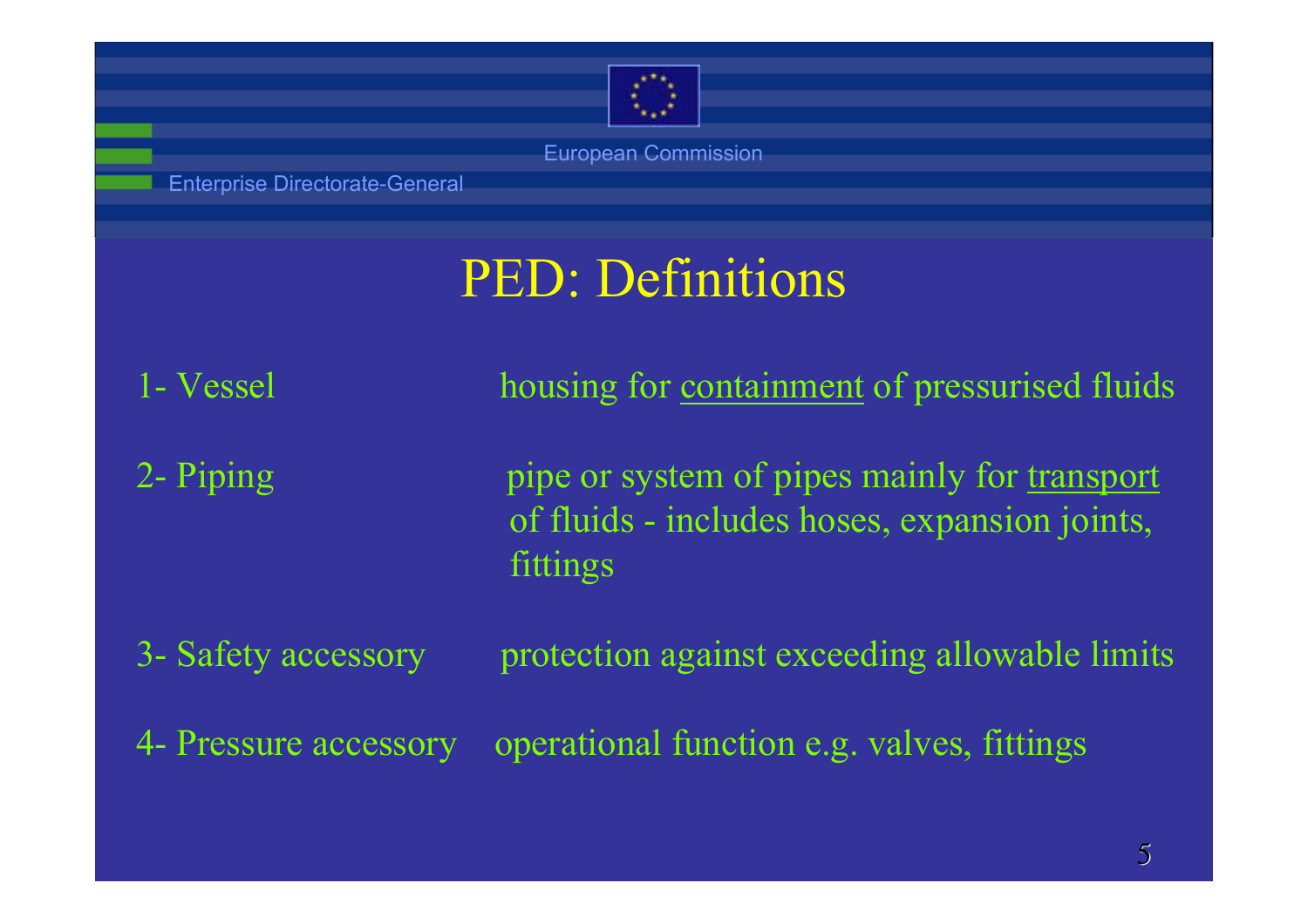

Enterprise Directorate-General

## PED: Assemblies

Several pieces of pressure equipment, provided

- the result is integrated
- 2. the result is functional
- 3. they are a whole
- 4. they are assembled by one **manufacturer**

NOTE :

- a- the assembly can be built in a workshop or on-site
- b- there is no upper limit to an assembly
- c- when not placed on the market, assemblies are not covered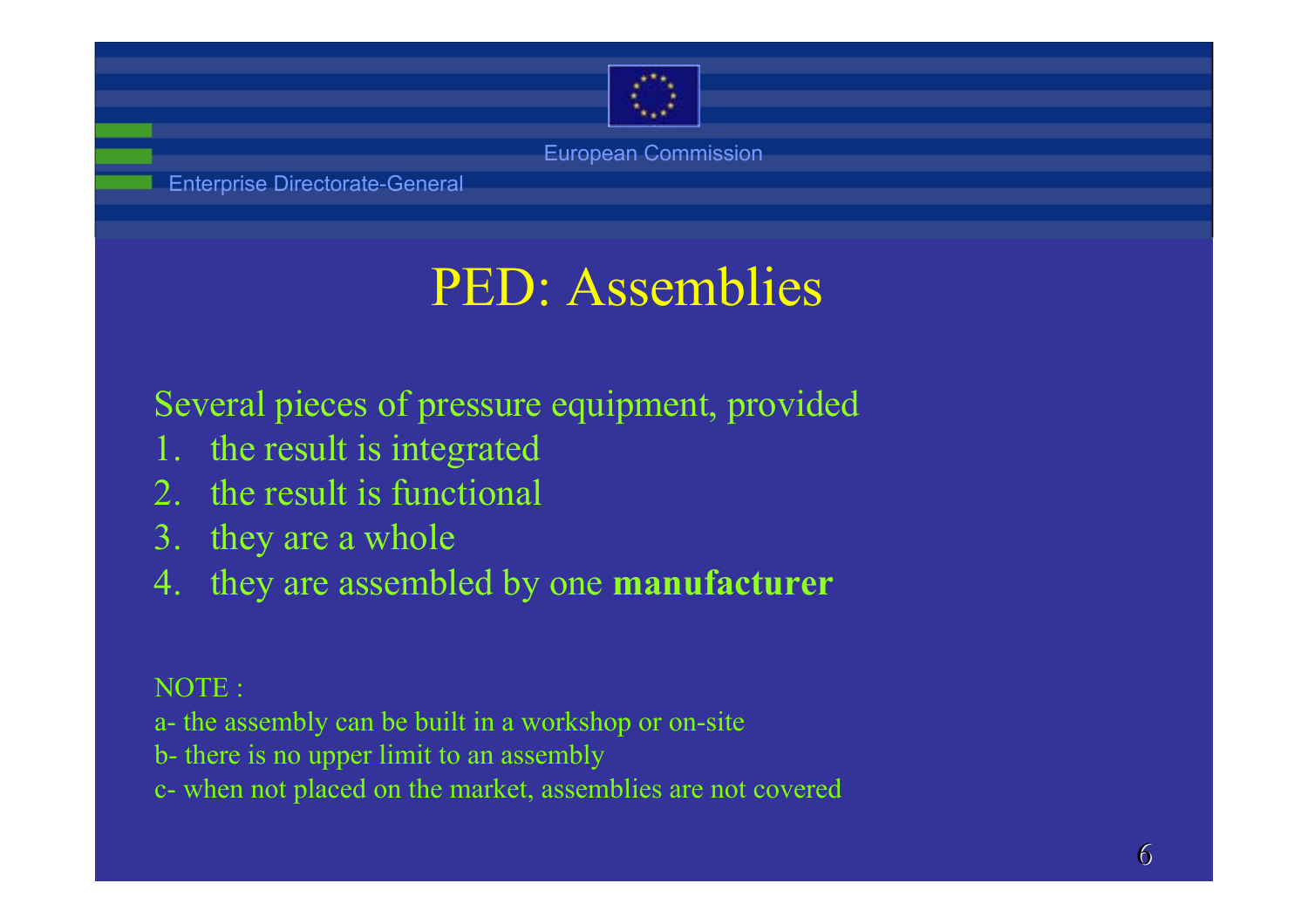

## PED: Essential Safety Requirements (ESRs)

- General obligations for manufacturer
	- e.g. to carry out hazard analysis incl. reasonably foreseeable misuse
	- to establish technical documentation file
- Design and calculation
- Manufacturing
	- manufacturers capabilities
	- manufacturing/joining procedures
- Materials
- Specific requirements
	- for fired or otherwise heated pressure equipment
	- for piping
- Specific quantitative requirements (general rule)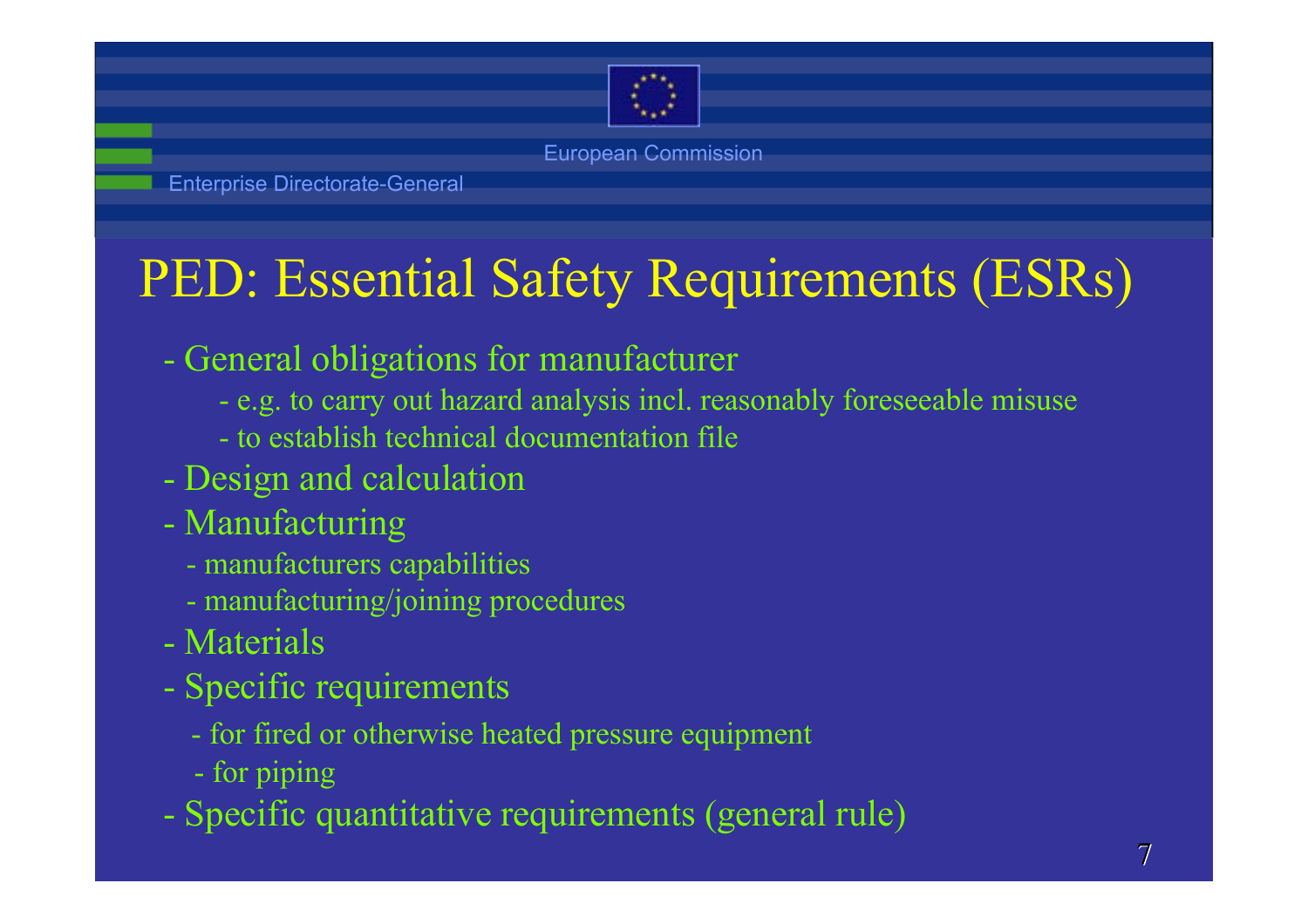

Enterprise Directorate-General

## PED: Conformity Assessment

- $\bullet$ Category I : Manufacturer Self Assessment
- $\bullet$ Category II, III, IV : Notified Body Assessment
- •Categories established depending on Hazard Level
- •• 12 different CA Modules available
- Simplified assessment when using Harmonised Standards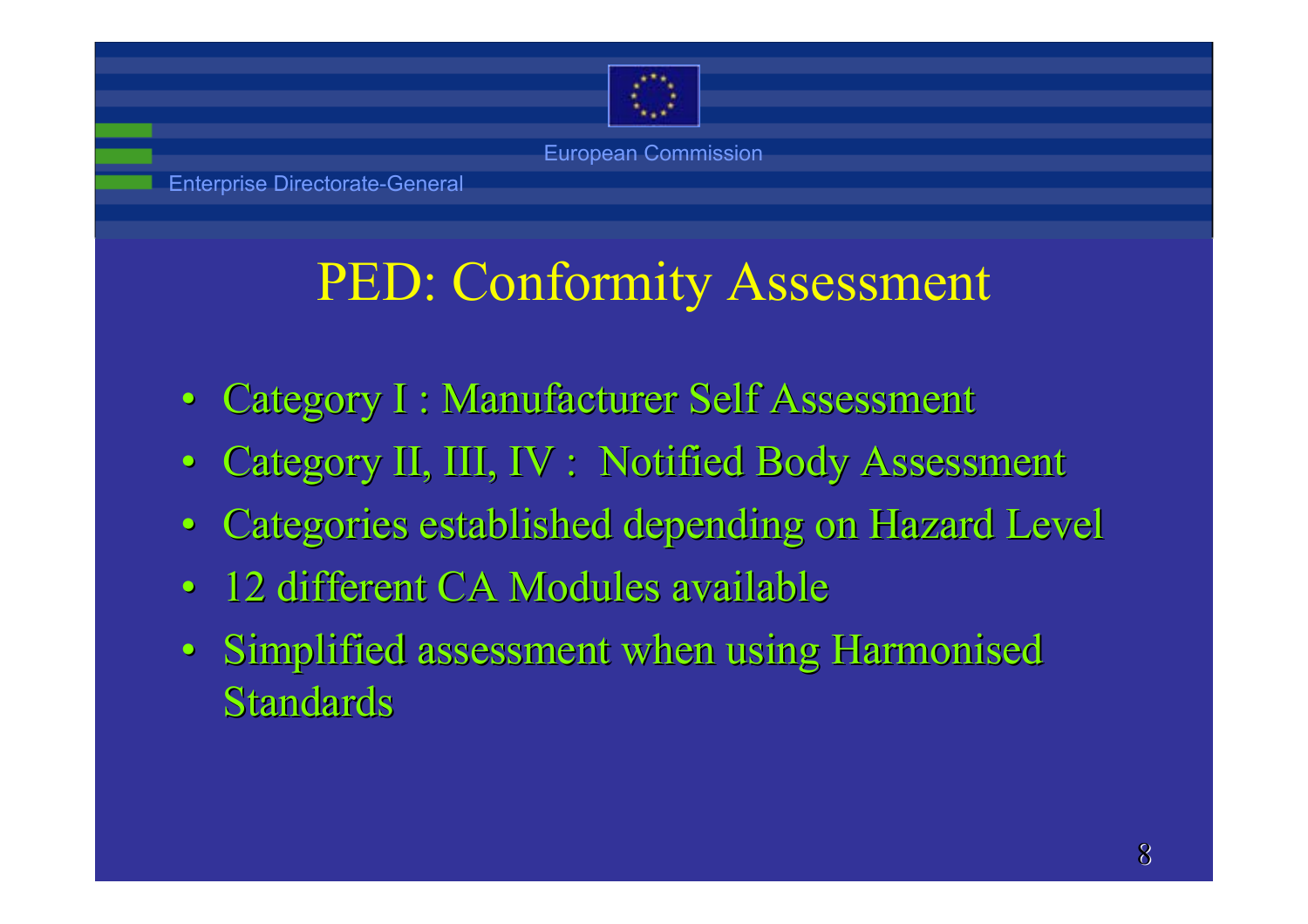

Enterprise Directorate-General

## PED: Criteria for classification

Two fluid groups

- Group 1: Positive list of 7 dangerous fluid types as defined by Directive 67/548/EEC
- Group 2: Other fluids

Content

- gaseous
- liquid

PS·V (PS: maximum allowable pressure; V: Volume) PS·DN (DN: size of piping related to diameter)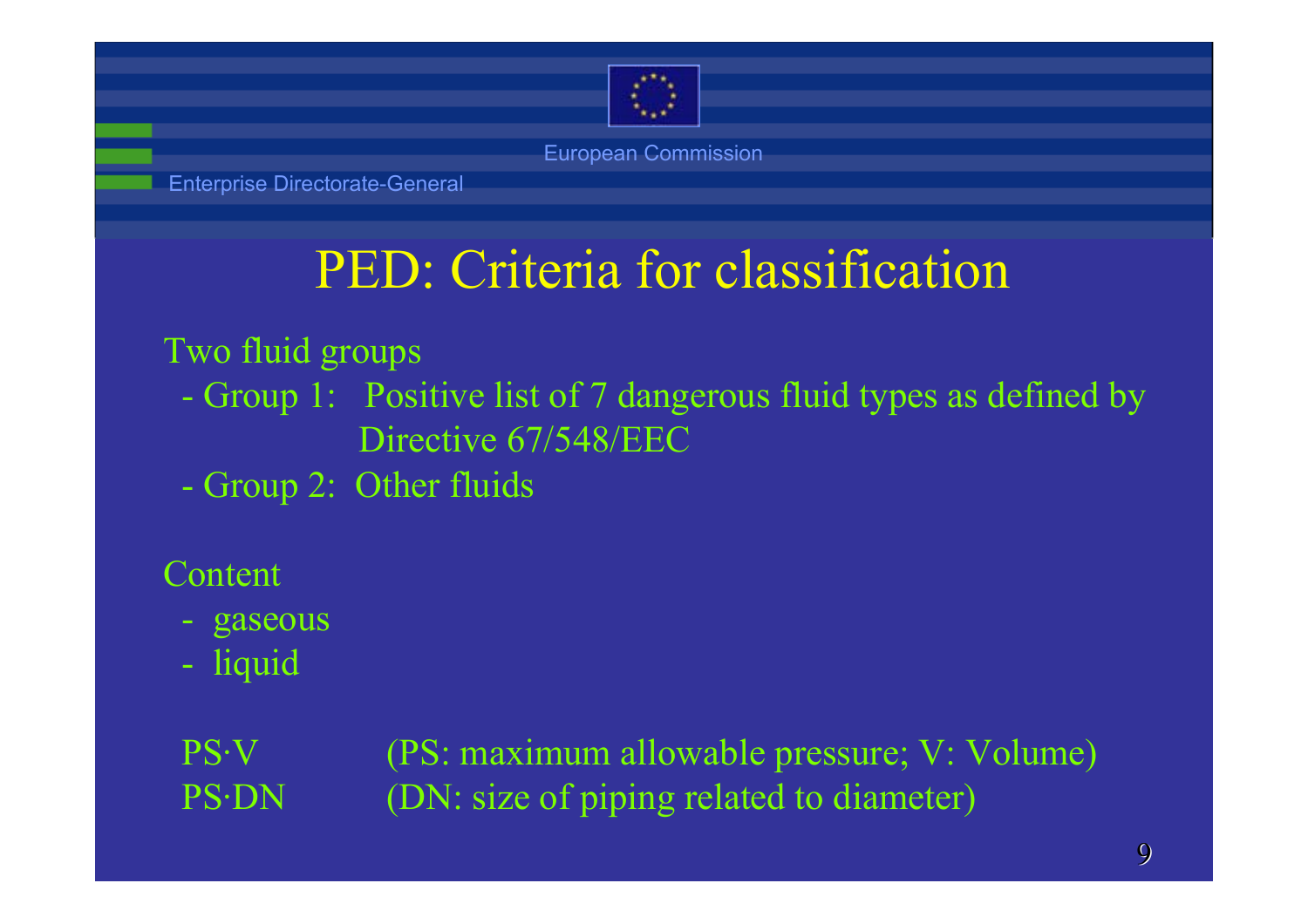

Enterprise Directorate-General

## Notified Bodies & RTPOs

- Notified by individual Member States to the Commission and other Member States => must be subject to law of a Member State
- Typically have offices and subsidiaries in third countries
- Member States have to assess integrity, independence and technical competence
- Involved in conformity assessment of category II, III, IV PED pressure equipment
- PED annex IV stipulates minimum criteria for notified bodies/RTPOs, Member States may apply additional criteria and are responsible for surveillance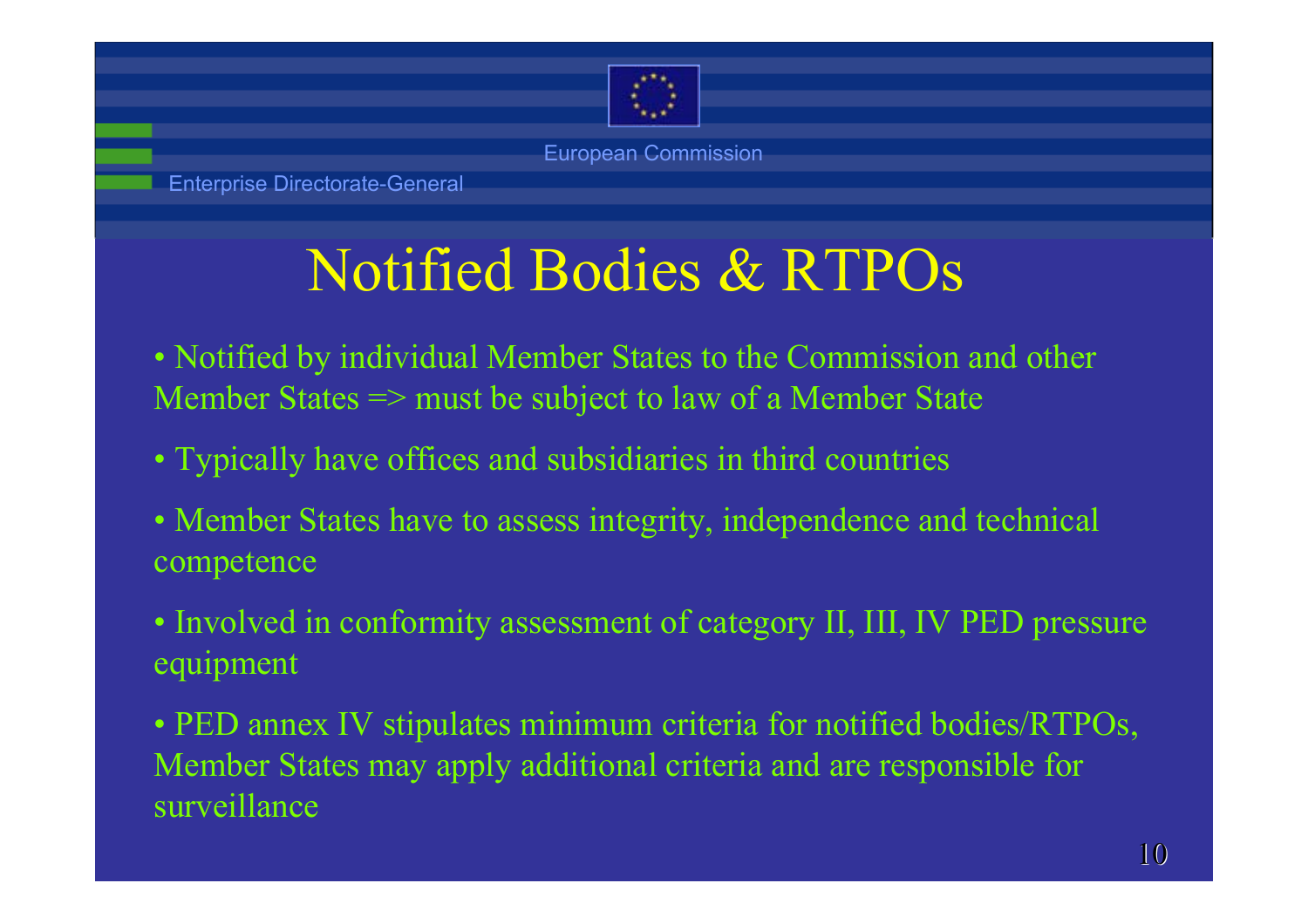

Enterprise Directorate-General

### Simple Pressure Vessels (exempt from PED) in a nutshell

- PS > 0,5 bar
- serially produced
- made of steel or aluminium or aluminium alloys
- intended to contain air or nitrogen
- "standard" shapes: flat/dished ends with/without cylindrical part
- certain limits on pressure, volume, operating temperatures
- Essential safety requirements (ESRs)
- on material properties
- on design (wall thickness, calculation etc.)
- on manufacturing (preparation, welds)
- Conformity Assessment ( $PS-V > 50$  bar $\cdot L$ ):
- Always (design): EC type-examination or certificate of adequacy (if harmonised ENs are used) by notified body
- $PSV \leq 200$  bar $\cdot L$  (manufacture): EC declaration of conformity by manufacturer
- 200 bar $\text{-}L \leq P S \cdot V \leq 3000$  bar $\text{-}L$  (manufacture): EC surveillance by notified body
- $PSV > 3000$  bar $\cdot$ L (manufacture): EC verification by notified body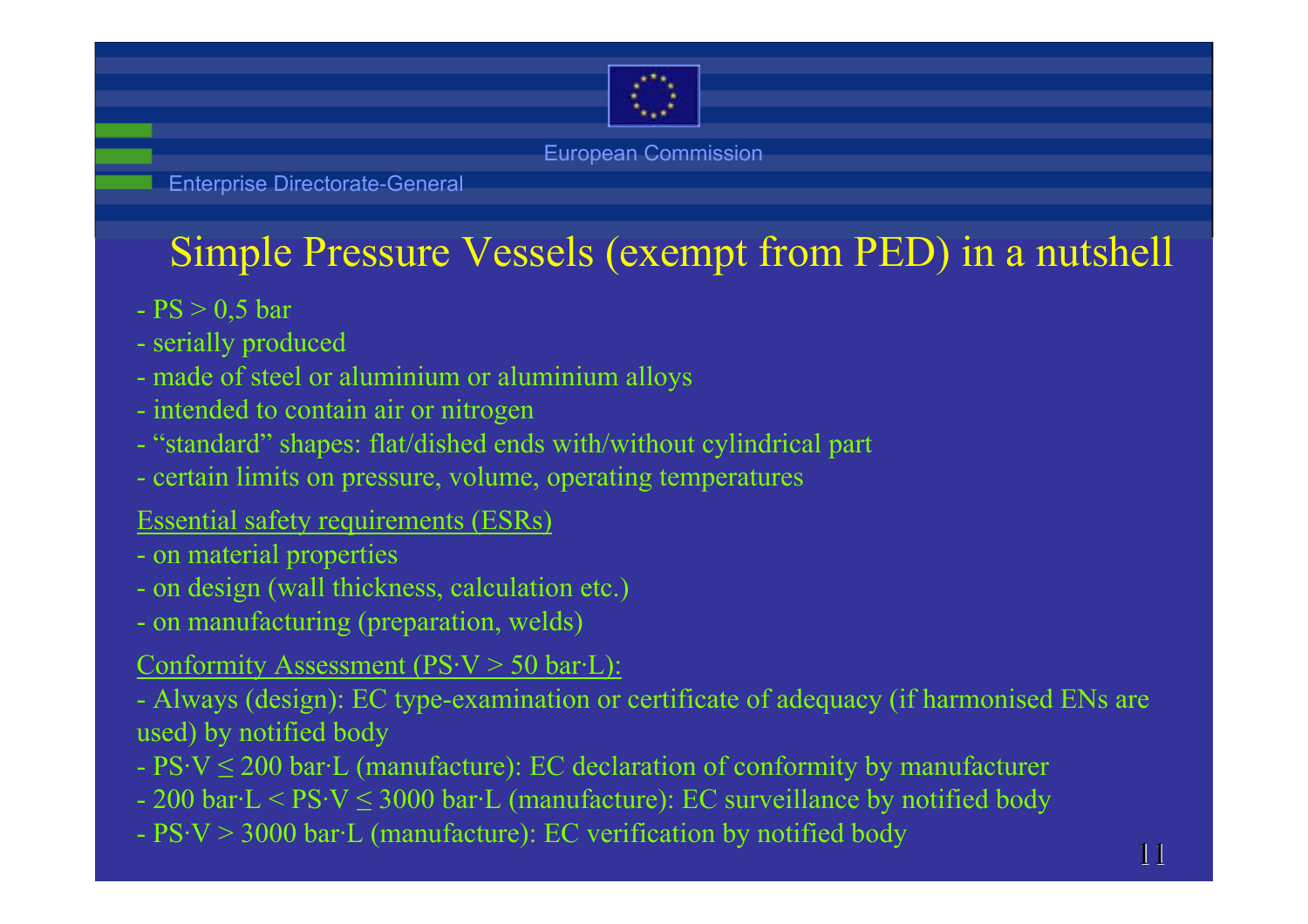

Enterprise Directorate-General

## Transposition

- « Normally » easy:
- -ESRs (SPVD annex, PED annex I)
- $\mathcal{L}_{\mathcal{A}}$ Technical provisions on conformity assessment
- « Normally less » easy:
- $\mathcal{L}_{\mathcal{A}}$  links to horizontal elements like ENs, notified bodies  $\mathcal{L}_{\mathcal{A}}$ responsibilities of authorities (Member States, Commission)
- Attention to be paid at:
- $\mathcal{L}_{\mathcal{A}}$  Hidden barriers to free movement of equipment, e.g. undue linguistic requirements for technical file
- $\mathcal{L}_{\mathcal{A}}$ Correct legal implementation of free movement
- $\mathcal{L}_{\mathcal{A}}$ Correct transposition of article 1.3 PED exemptions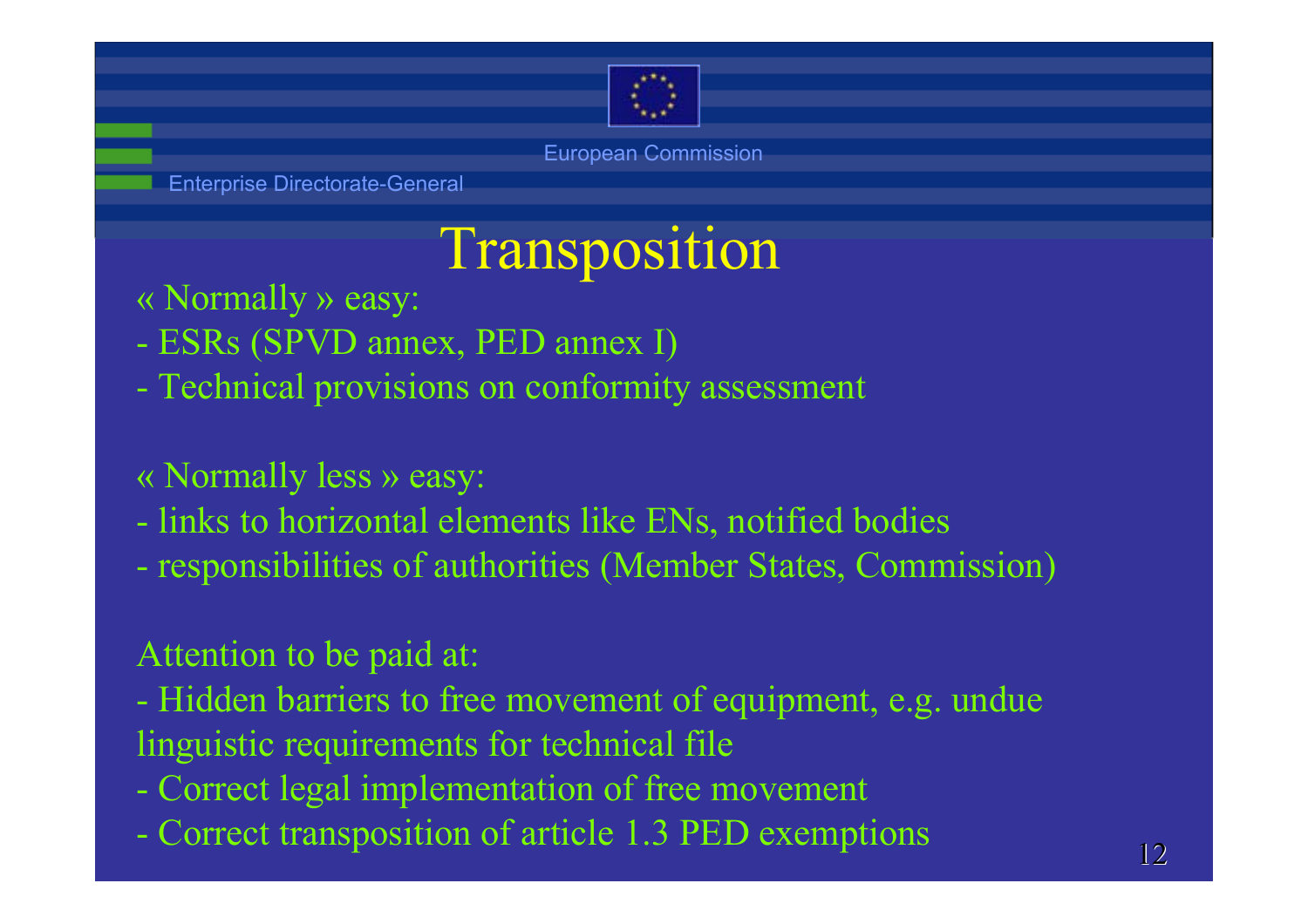

Enterprise Directorate-General

## There is also Implementation…

### Do not forget:

- Market surveillance
- Proper designation & surveillance of notified bodies/RTPOs
- …

### "Typical" problems:

- Monopoly of certain notified bodies for tasks under national competence
- National regulation/practice of in-service inspections
- National regulation on operation of equipment, "labour protection"
- National regulation at the "borderlines" of PED: regulating other aspects than the pressure hazard, equipment exempt from PED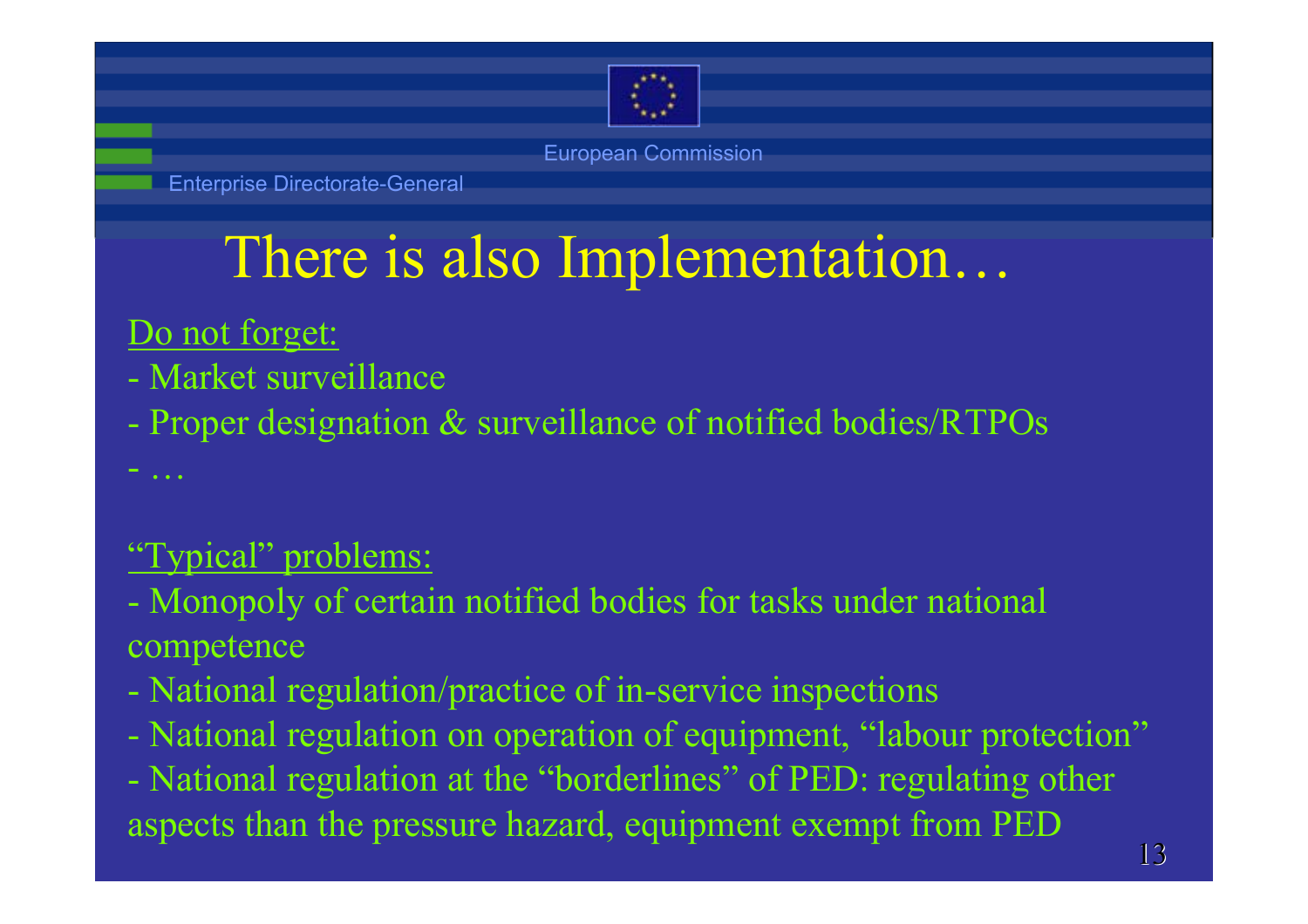

## Market Surveillance

- Member States <u>must</u> ensure market surveillance, i.e. ensure that products meet ESRs and do not endanger health and safety of persons and where appropriate domestic animals or property
- Most identified problems are with relatively cheap mass products (simple pressure vessels, pressure cookers)  $\Rightarrow$  "small" risk per item may generate a substantial risk for accidents due to the large number of products
- Concrete measures of individual Member States against products or design principles must be notified to the Commission  $\Rightarrow$  Safeguard Clause
- Commission then contacts all parties concerned, analysis, takes decision,...
- Safeguard Clause objectives:
	- EU-wide withdrawal of dangerous products
	- Free movement of goods: avoid unjustified national measures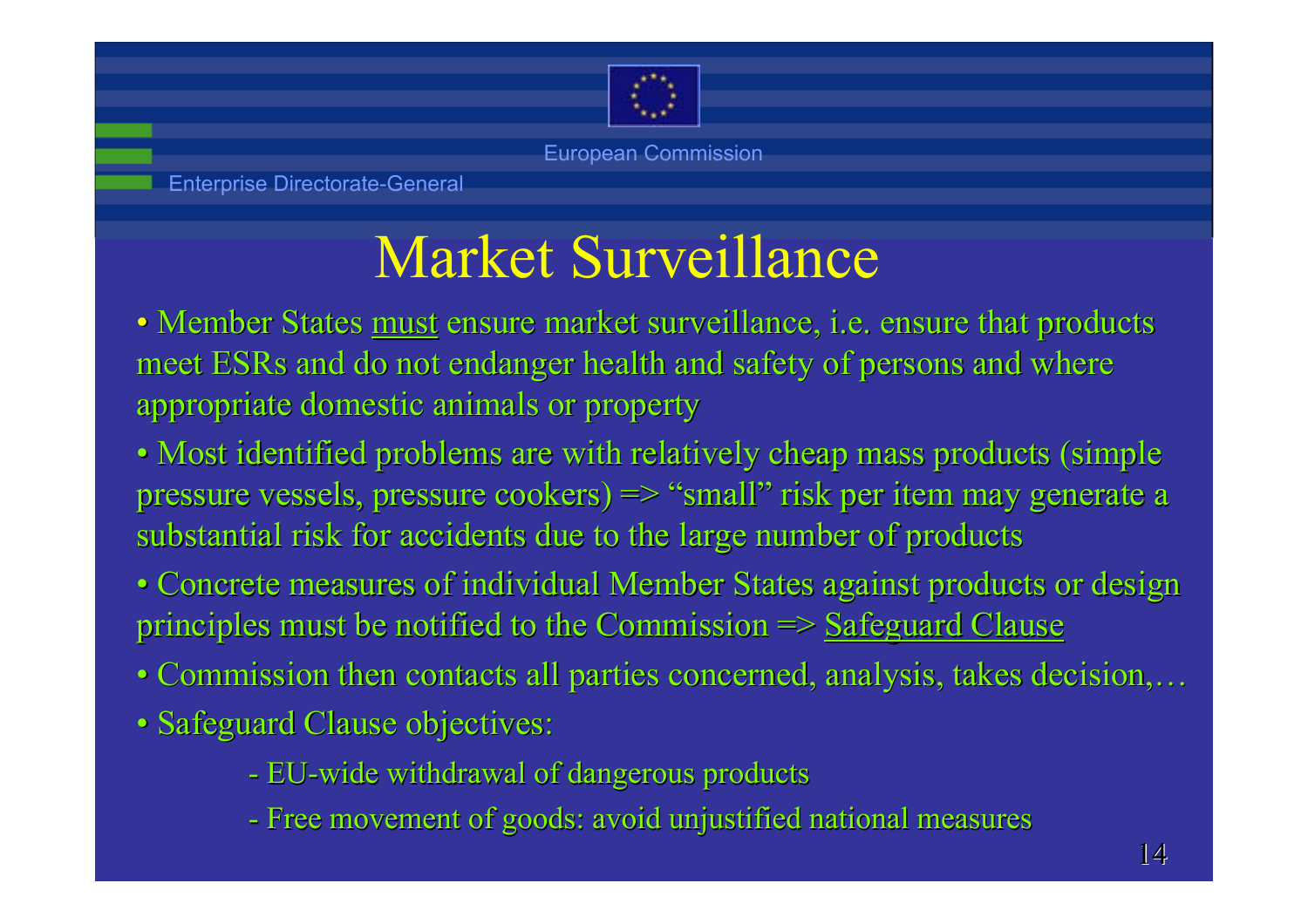

Enterprise Directorate-General

## Administrative Co-operation

- ADCO groups : collaboration of Member States for purposes of
	- Market Surveillance
	- $\mathcal{L}_{\mathcal{A}}$ Designation & surveillance of notified bodies
- established in 2004
- Comprises representatives from public administrations only
- Information exchange, co-operation, common concepts and actions
- Share resources and responsibilities, avoid "double work"
- Chaired by Member States and supported by the Commission
- Regular meetings, web-based communication platforms (Circa, Rapex, ICSMS)